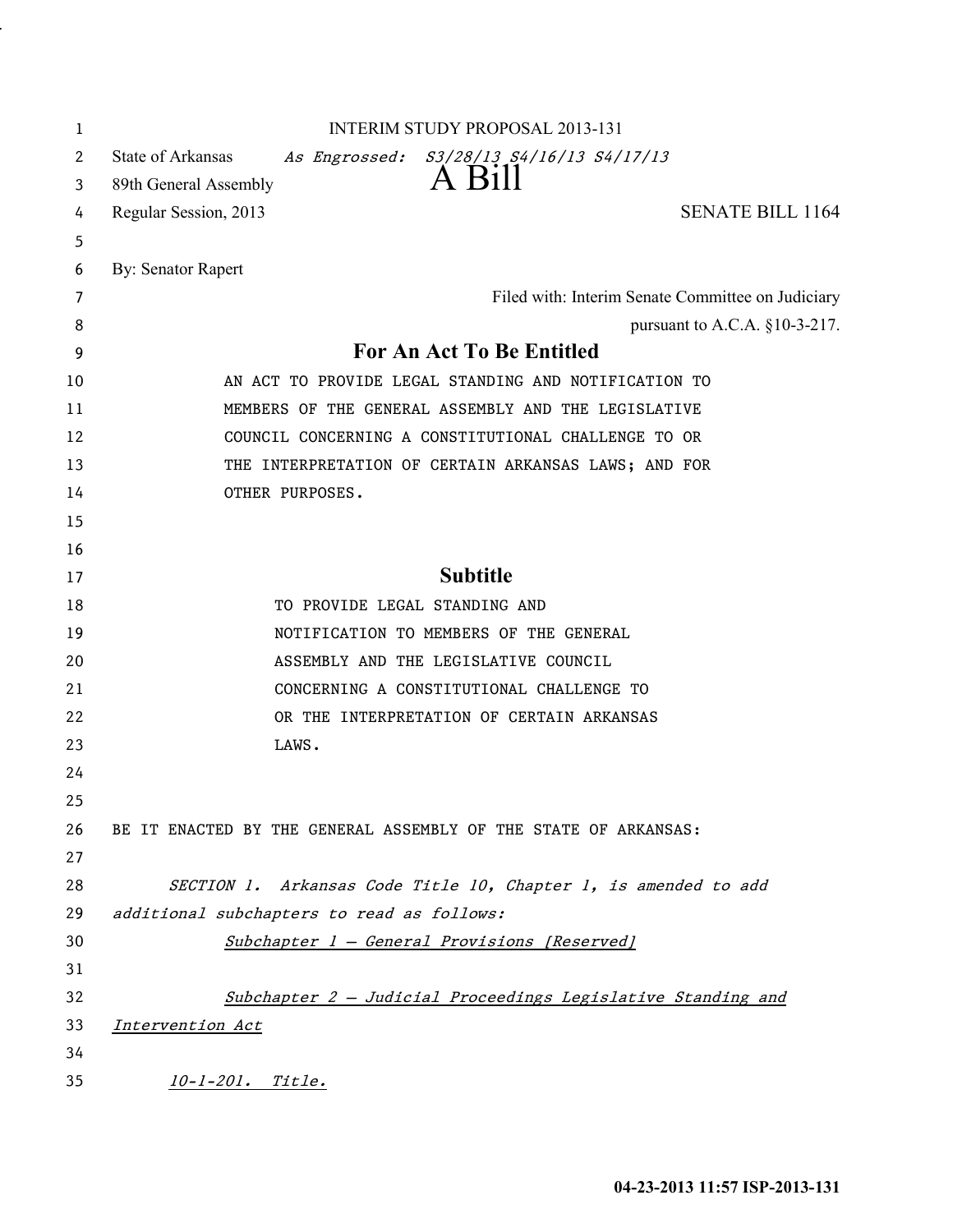| 1  | This subchapter shall be known and may be cited as the "Judicial              |
|----|-------------------------------------------------------------------------------|
| 2  | Proceedings Legislative Standing and Intervention Act".                       |
| 3  |                                                                               |
| 4  | 10-1-202. Findings - Declaration of public policy - Legislative               |
| 5  | intent.                                                                       |
| 6  | The General Assembly finds that:<br>(a)                                       |
| 7  | The proper interpretation, implementation, and<br>(1)                         |
| 8  | administration of the constitution and laws of the state are matters of great |
| 9  | public interest and significant and distinct importance to the General        |
| 10 | Assembly;                                                                     |
| 11 | (2) Separate, distinct, and distinguishable from the general                  |
| 12 | public, a member has:                                                         |
| 13 | (A) A plain, direct, and adequate interest in maintaining                     |
| 14 | the effectiveness of the votes for an act; and                                |
| 15 | (B) An informed, direct, personal, and official stake in                      |
| 16 | ensuring the proper interpretation and administration of an act;              |
| 17 | There are times when the state is best served by permitting<br>(3)            |
| 18 | a member to present arguments to defend or assert the constitutionality of an |
| 19 | act:                                                                          |
| 20 | The perspective provided by a member would be beneficial to<br>(4)            |
| 21 | the court in determining the constitutionality of an act;                     |
| 22 | (5) No harm will result by permitting a member the right to                   |
| 23 | facilitate the proper disposition of cases involving the constitutionality of |
| 24 | <u>an act; and</u>                                                            |
| 25 | (6) If a circumstance described in $\int$ 10-1-204 exists, the                |
| 26 | state's interests can be adequately represented only by authorizing a member  |
| 27 | in his or her official capacity to intervene as a matter of right, defend, or |
| 28 | prosecute a judicial proceeding concerning the constitutionality of an act.   |
| 29 | (b) For the reasons stated in subsection (a) of this section and to           |
| 30 | promote the proper interpretation, implementation, and administration of      |
| 31 | state law and to ensure adequate representation, the General Assembly         |
| 32 | declares that it is the public policy of this state and the intent of this    |
| 33 | subchapter to allow a member legal standing in the member's official capacity |
| 34 | as a matter of right to advocate or defend the constitutionality of an act in |
| 35 | a judicial proceeding.                                                        |

36